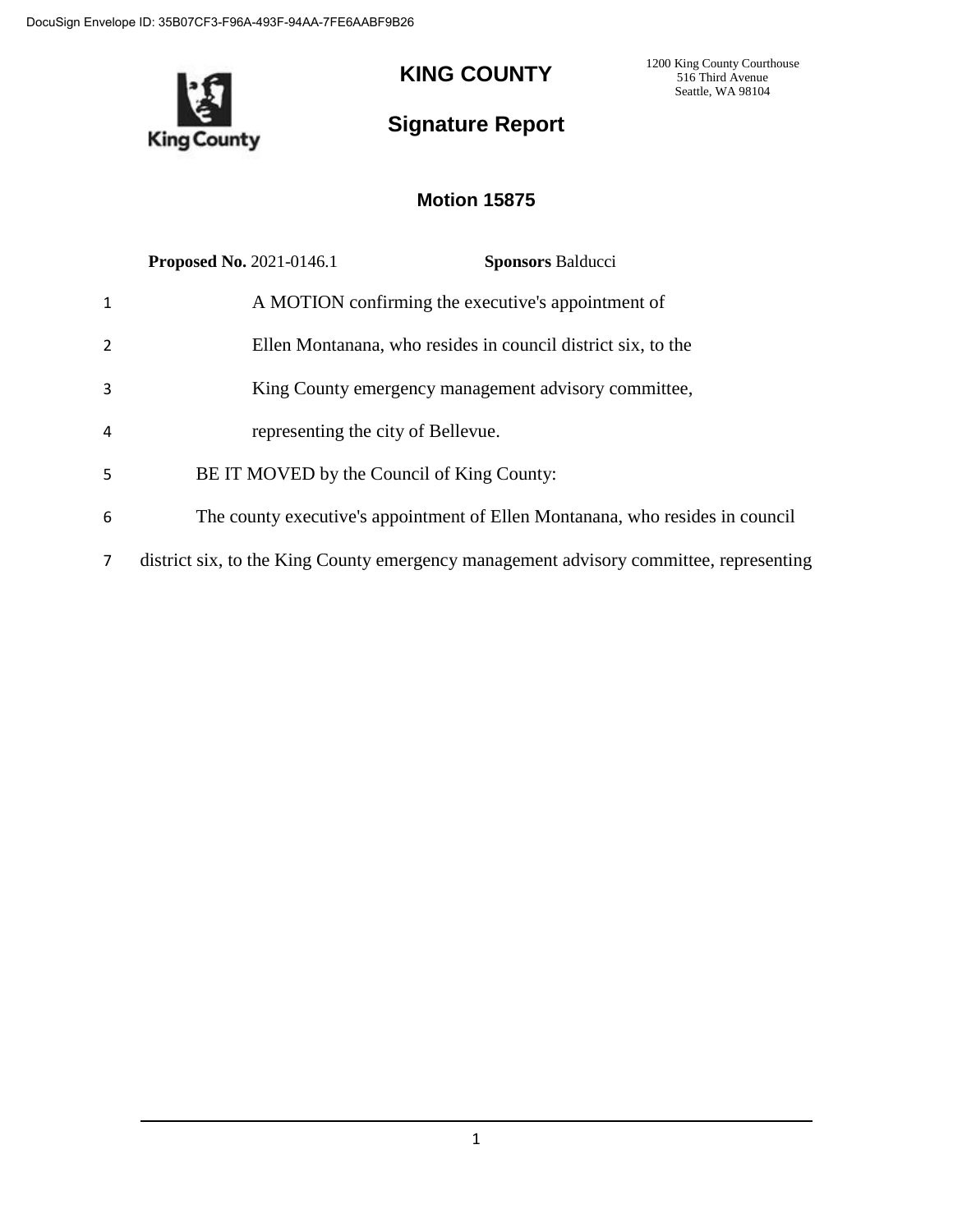Motion 15875

- 8 the city of Bellevue, for a three-year term to expire on December 31, 2023, is hereby
- 9 confirmed.

10

Motion 15875 was introduced on 4/6/2021 and passed by the Metropolitan King County Council on 5/18/2021, by the following vote:

> Yes: 9 - Ms. Balducci, Mr. Dembowski, Mr. Dunn, Ms. Kohl-Welles, Ms. Lambert, Mr. McDermott, Mr. Upthegrove, Mr. von Reichbauer and Mr. Zahilay

> > KING COUNTY COUNCIL KING COUNTY, WASHINGTON

DocuSigned by: taudia Balducci<br>-7E102730E9994B6

Claudia Balducci, Chair

ATTEST:

DocuSigned by: Melani Pedroza<br><sup>— 3DE1BB375AD3422</sup>

Melani Pedroza, Clerk of the Council

**Attachments:** None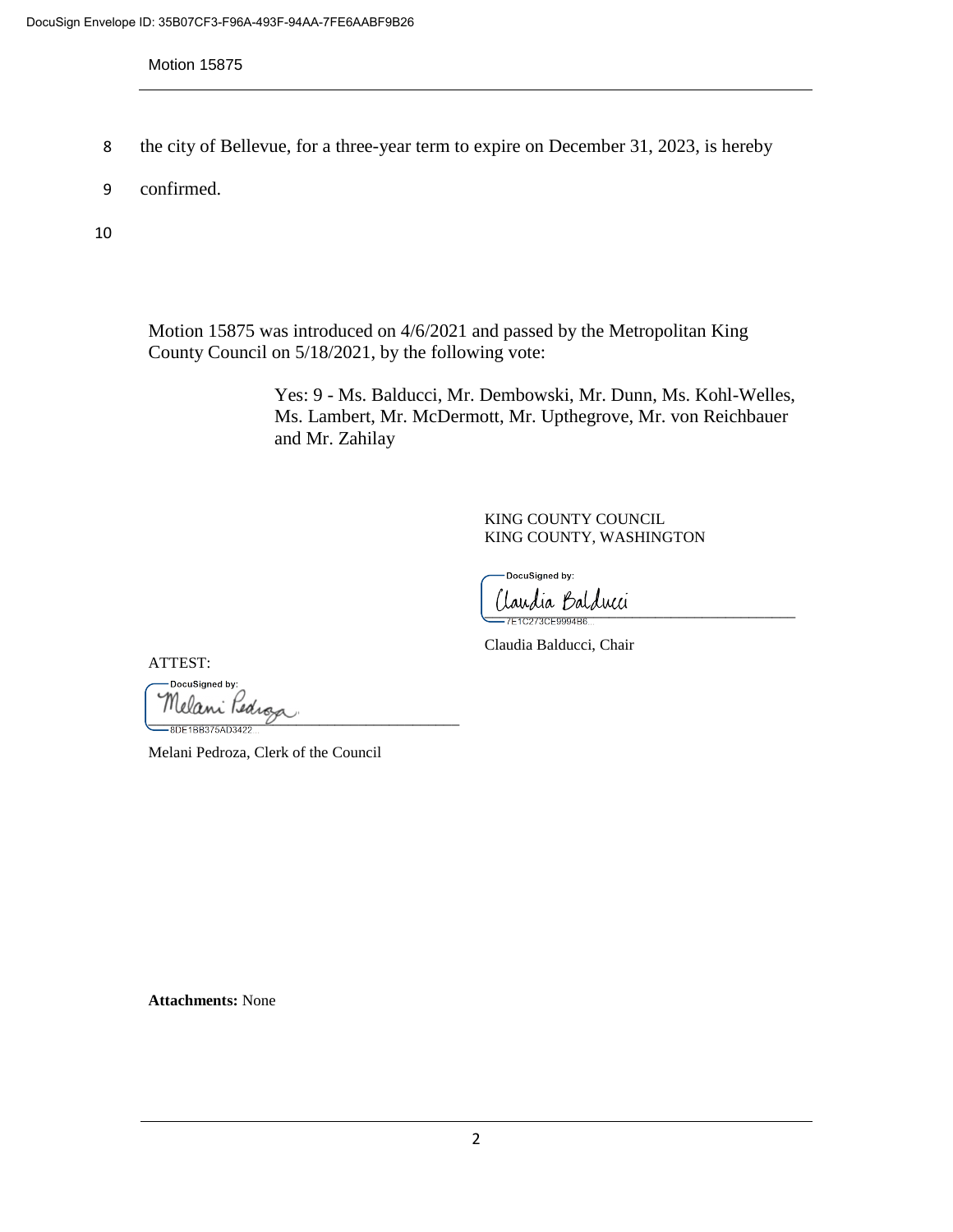# DocuSign

### **Certificate Of Completion**

Envelope Id: 35B07CF3F96A493F94AA7FE6AABF9B26 Status: Completed Subject: Please DocuSign: Motion 15875.docx Source Envelope: Document Pages: 2 Signatures: 2 Signatures: 2 Envelope Originator: Certificate Pages: 2 Initials: 0 Cherie Camp AutoNav: Enabled EnvelopeId Stamping: Enabled Time Zone: (UTC-08:00) Pacific Time (US & Canada)

#### **Record Tracking**

Status: Original 5/19/2021 10:21:04 AM Security Appliance Status: Connected Pool: FedRamp

#### **Signer Events Signature Timestamp**

Claudia Balducci claudia.balducci@kingcounty.gov King County General (ITD) Security Level: Email, Account Authentication<br>(None)

#### **Electronic Record and Signature Disclosure:**  Not Offered via DocuSign

Melani Pedroza melani.pedroza@kingcounty.gov Clerk of the Council King County Council Security Level: Email, Account Authentication (None)

#### **Electronic Record and Signature Disclosure:**  Not Offered via DocuSign

Holder: Cherie Camp Cherie.Camp@kingcounty.gov Storage Appliance Status: Connected Pool: King County General (ITD) Location: DocuSign

### **DocuSigned by:** (laudia Balducci -7E1C273CE9994B6..

Signature Adoption: Pre-selected Style Using IP Address: 73.83.124.149

DocuSianed by: Melani Pedroja 8DE1BB375AD3422...

Signature Adoption: Uploaded Signature Image Using IP Address: 198.49.222.20

401 5th Ave Suite 100 Seattle, WA 98104 Cherie.Camp@kingcounty.gov IP Address: 198.49.222.20

Location: DocuSign

Sent: 5/19/2021 10:22:03 AM Viewed: 5/19/2021 10:50:15 AM Signed: 5/19/2021 10:50:24 AM

Sent: 5/19/2021 10:50:26 AM Viewed: 5/19/2021 11:23:09 AM Signed: 5/19/2021 11:23:19 AM

| In Person Signer Events             | <b>Signature</b> | Timestamp         |
|-------------------------------------|------------------|-------------------|
| <b>Editor Delivery Events</b>       | <b>Status</b>    | Timestamp         |
| <b>Agent Delivery Events</b>        | <b>Status</b>    | Timestamp         |
| <b>Intermediary Delivery Events</b> | <b>Status</b>    | Timestamp         |
| <b>Certified Delivery Events</b>    | <b>Status</b>    | Timestamp         |
| <b>Carbon Copy Events</b>           | <b>Status</b>    | Timestamp         |
| <b>Witness Events</b>               | <b>Signature</b> | Timestamp         |
| <b>Notary Events</b>                | <b>Signature</b> | Timestamp         |
| <b>Envelope Summary Events</b>      | <b>Status</b>    | <b>Timestamps</b> |